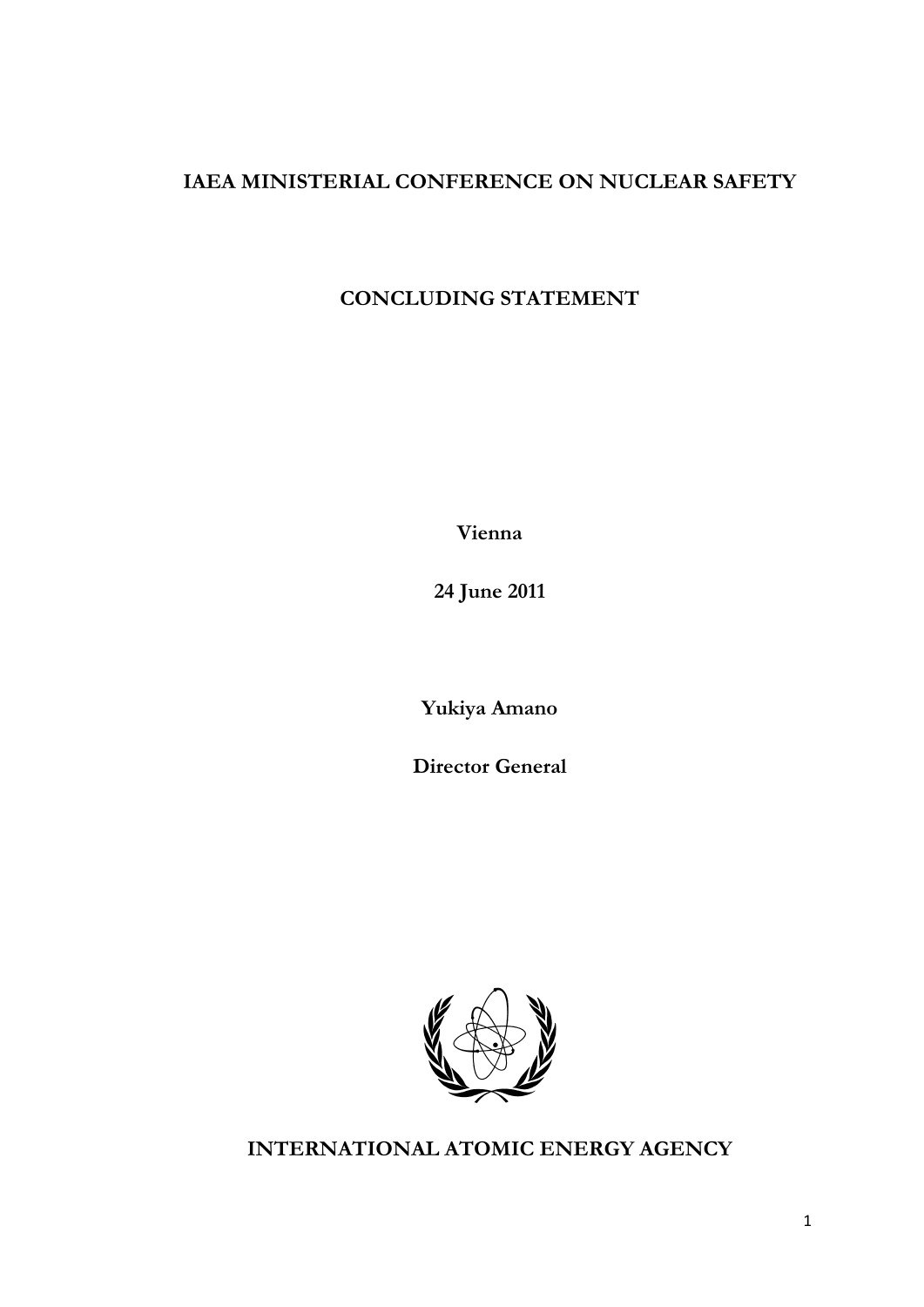Mr President, Ladies and Gentlemen,

This IAEA Ministerial Conference on Nuclear Safety has achieved its main goal, which was to pave the way for an enhanced post-Fukushima global nuclear safety framework.

The result, in the words of the Ministerial Declaration agreed by you on Monday, will be a strengthening of nuclear safety, emergency preparedness, and radiation protection of people and the environment worldwide.

I am grateful to all of you for your active participation and for the constructive spirit seen throughout the week's deliberations.

The Ministerial Declaration outlines a number of measures to improve nuclear safety and expresses the firm commitment of IAEA Member States to ensure that these measures are actually implemented.

Collectively, our Member States have expressed their sense of urgency, as well as their determination that the lessons of Fukushima Daiichi *will* be learned and that the appropriate action will be taken.

I am grateful to you, Mr President, and to the Chairs of the three Working Groups, for steering the Conference to its constructive conclusions. I also thank the keynote speakers, panellists and all participants for their valuable contributions. We have seen varying views in some areas, which is entirely natural, but I am struck by how much broad agreement there has been on the fundamentals.

I am particularly encouraged by the fact that the proposals I made in my opening statement on Monday enjoyed widespread support.

As you may recall, these were: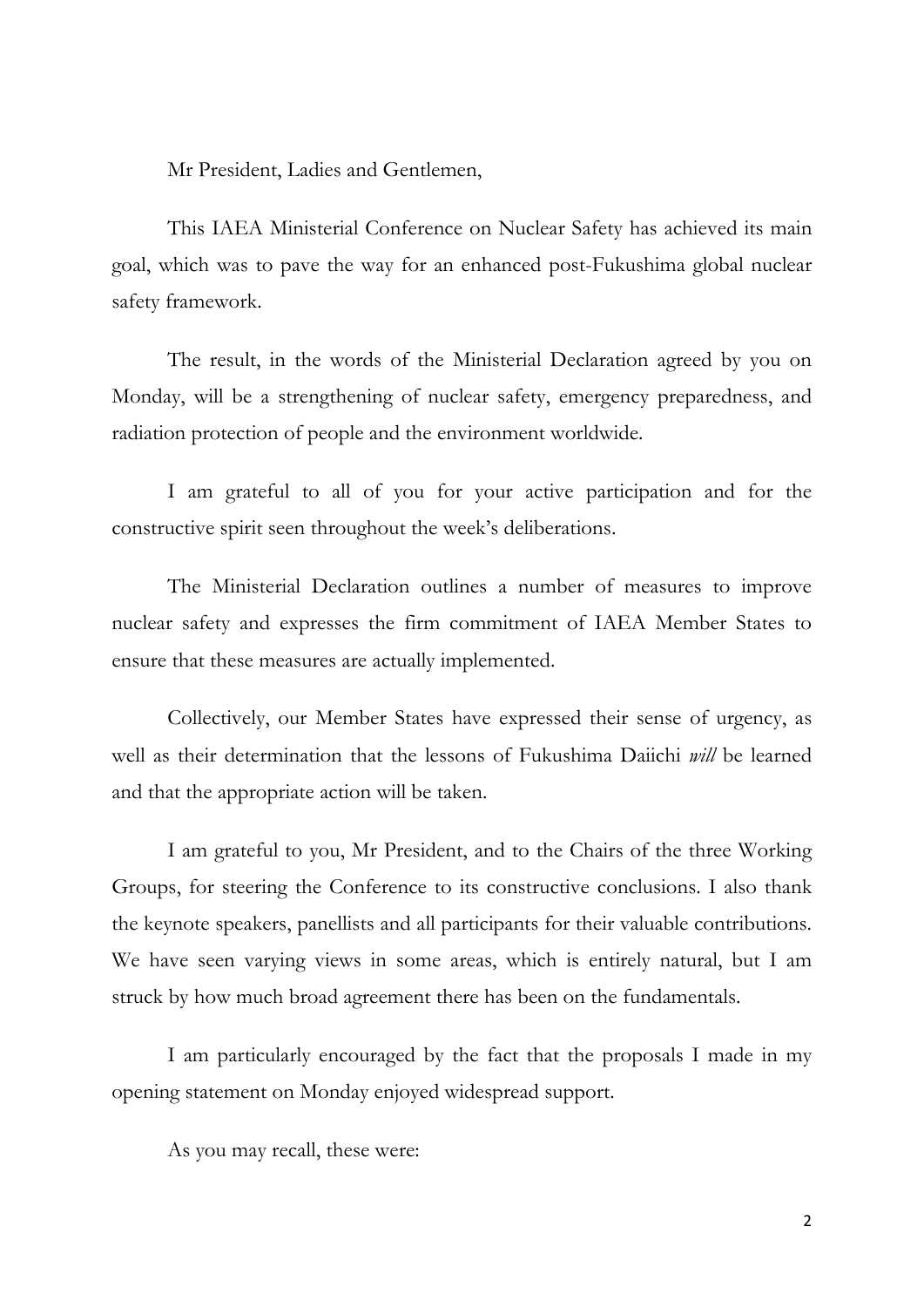to strengthen IAEA Safety Standards;

to systematically review the safety of all nuclear power plants, including by expanding the IAEA's programme of expert peer reviews;

to enhance the effectiveness of national nuclear regulatory bodies and ensure their independence;

to strengthen the global emergency preparedness and response system; and,

to expand the Agency's role in receiving and disseminating information.

Mr President,

This is not about process – it is about results. The Declaration agreed here this week must be translated into action – and it will be. This will require hard work from all Member States, and from the IAEA, in the years ahead.

This week's deliberations will give me valuable guidance as I prepare the Action Plan on the way ahead, which will be submitted to the IAEA Board of Governors and General Conference in September. Important meetings on nuclear safety are already planned in the next 18 months.

The primary goal is to make nuclear power plants as safe as humanly possible, as quickly as possible. But it is also important to rebuild long-term public confidence in the safety of nuclear power. For that, tangible outcomes are needed, and we must maintain our sense of urgency. We must also be fully transparent.

I have been in touch with the Commission on Safety Standards to suggest that it begin reviewing IAEA standards on the basis of the views expressed by Member States this week. Likewise, I am inviting the INES Advisory Committee to consider ways of making the International Nuclear and Radiological Event Scale more effective as a communication and information tool.